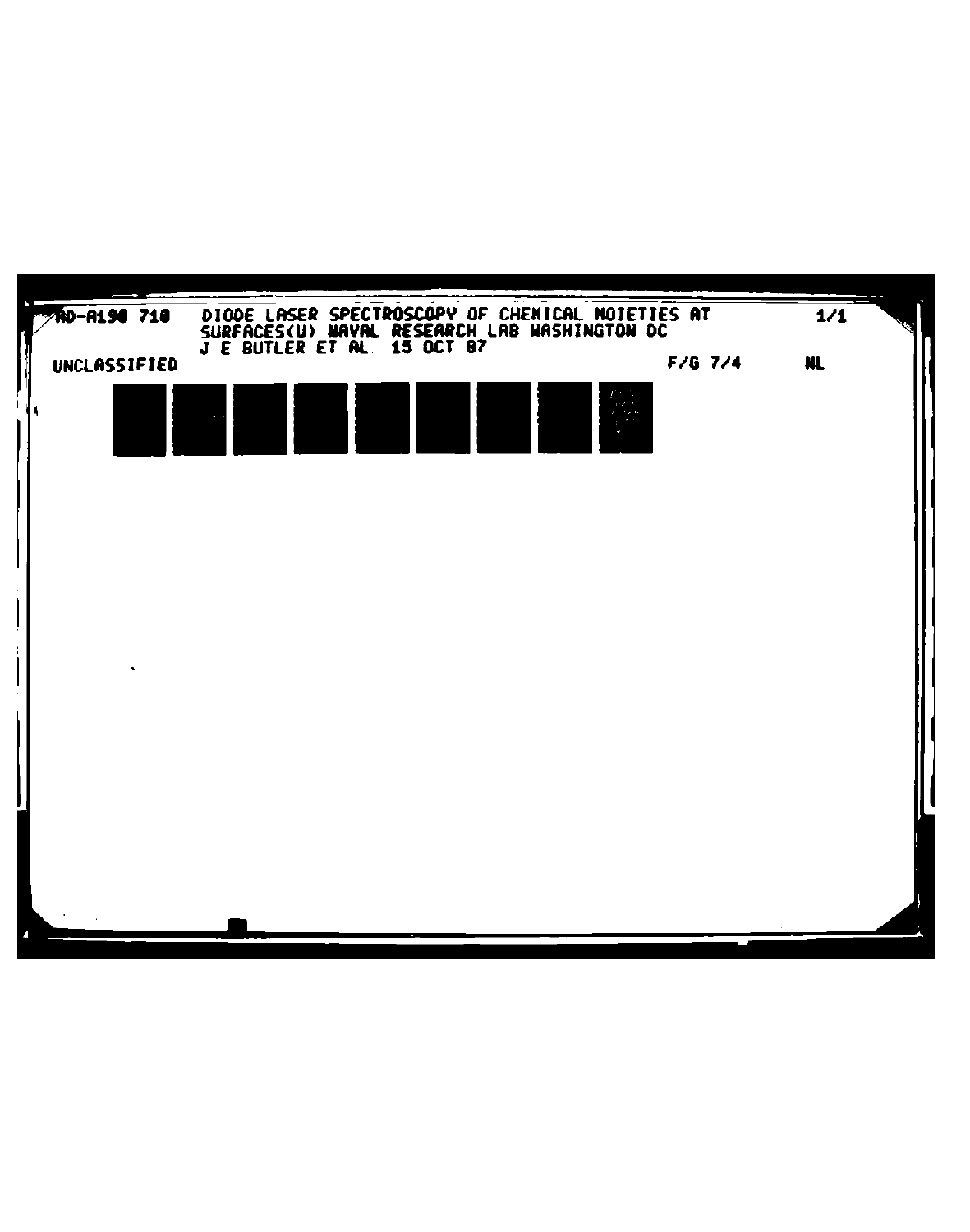

MICROCOPY RESOLUTION TEST CHART NAT ONAL BUREAU OF STANDARDS-1963-1

**TELLO DE L'ESPERANT DE L'ESPERANT DE L'ESPERANT DE L'ESPERANT DE L'ESPERANT DE L'ESPERANT DE L'ESPERANT DE L'E**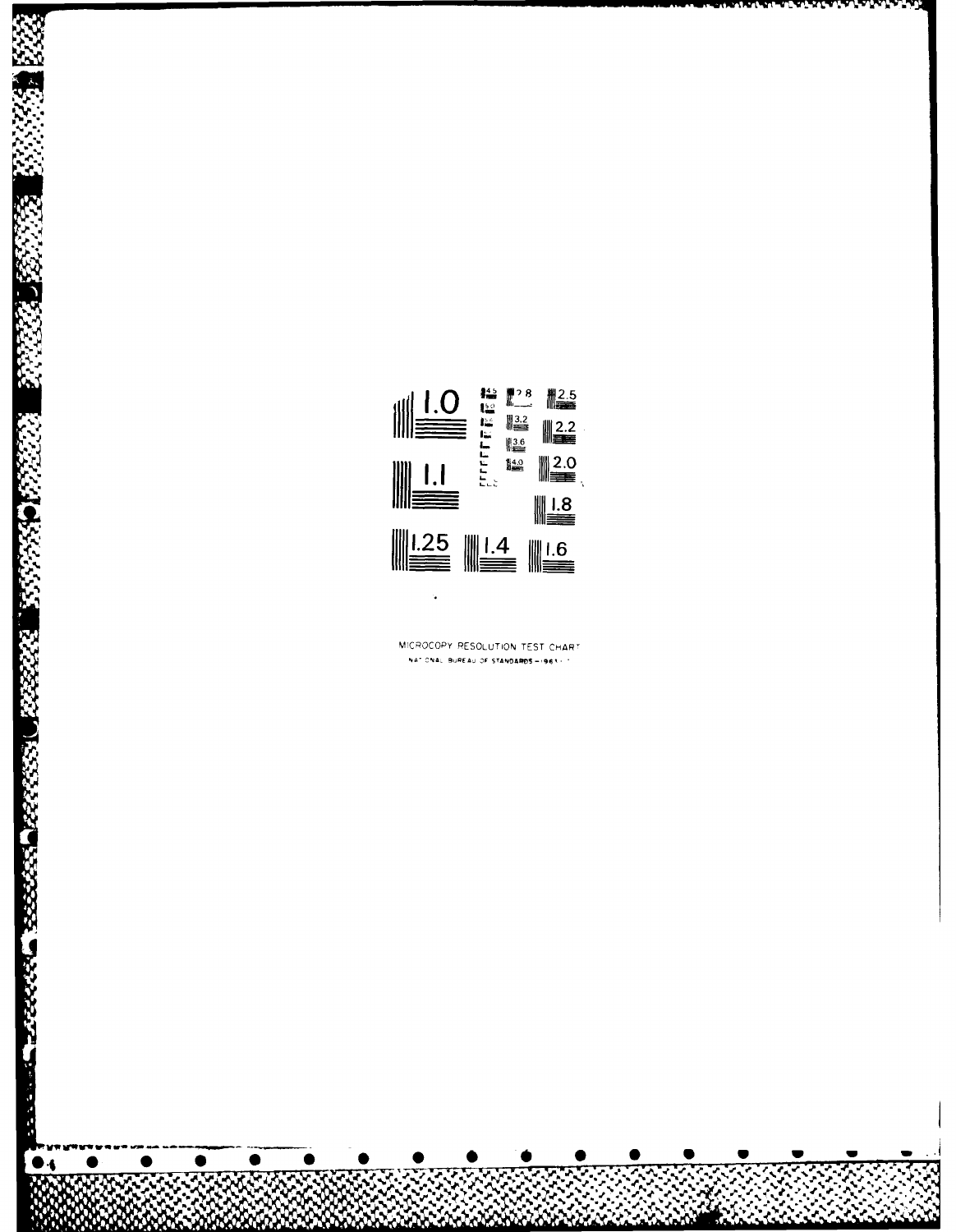**JANUARY AND ANGELES SEE ANGELES ANGELES SEE ANGELES SEE ANGELES SEE ANGELES SEE ANGELES SEE ANGELES SEE ANGELI** 

**I**

**I**



**OFFICE** OF **NAVAL** RESEARCH

**01)** Contract N00014-87-WX-24204

R&T Code 413e009

Technical Report No. 2

Diode Laser Spectroscopy of Chemical Moieties at Surfaces

by

**J.E. Butler, V.M. Bermudez, and R.L. Rubinovitz** 

Prepared for Publication

Proc. SPIE - Int. Soc. Opt. Eng., 669, 125 (1986)

Naval Research Laboratory Washington, D.C. 20375-5000

October **15,** 1987

Reproduction in whole or in part is permitted for any purpose of the United States Government

*/*

This document has been approved for public release and sale; its distribution is unlimited

This statement should also appear in Item **10** of the Document Control Data-DD Form 1473. Copies of the form available from cognizant contract administrator.

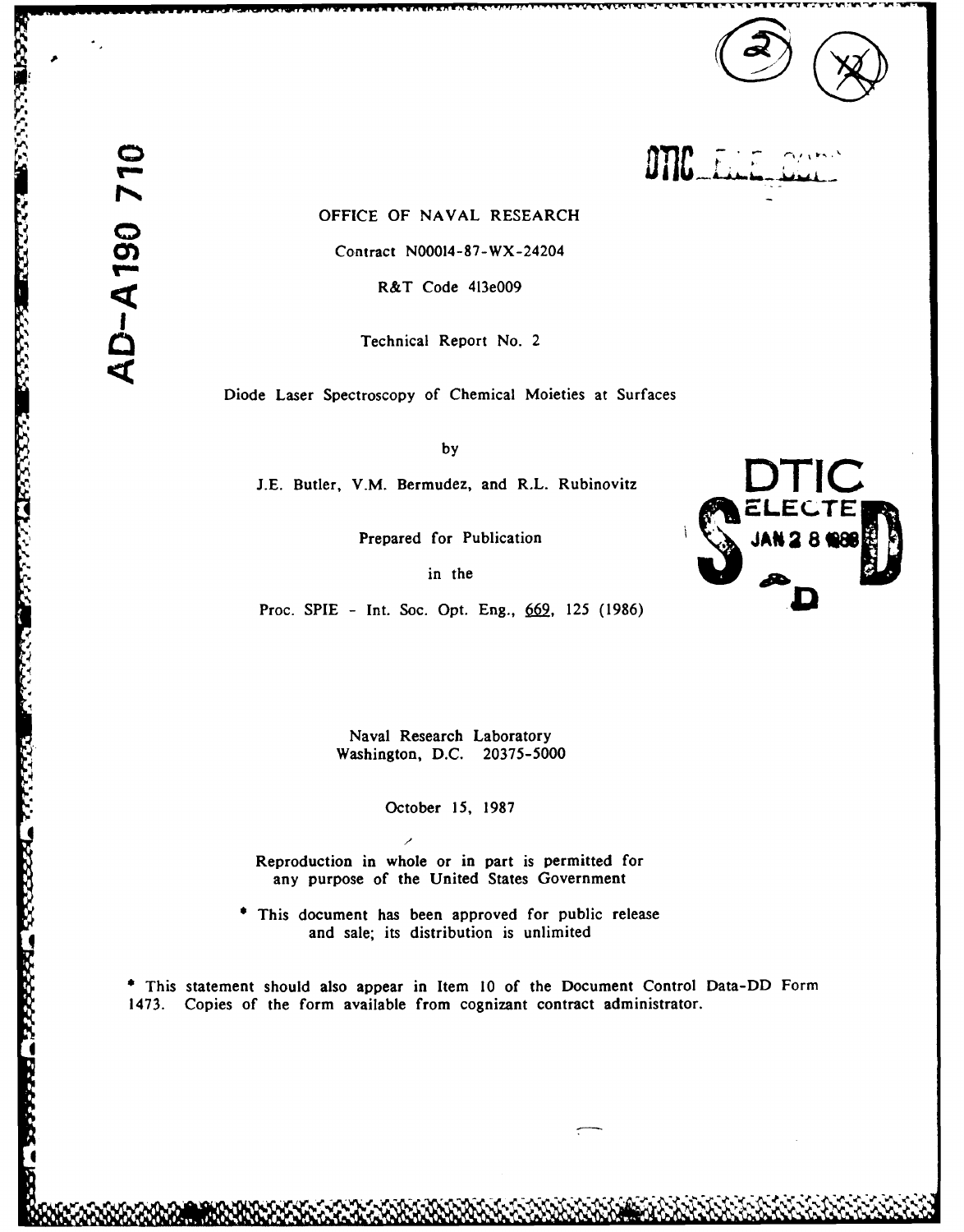|                                                                                                                                                                                                                                                                                                                                                                                                                                                                                                                 | <b>REPORT DOCUMENTATION PAGE</b>                                                  |                                                                                                              |                                                                                    |             |                        |  |
|-----------------------------------------------------------------------------------------------------------------------------------------------------------------------------------------------------------------------------------------------------------------------------------------------------------------------------------------------------------------------------------------------------------------------------------------------------------------------------------------------------------------|-----------------------------------------------------------------------------------|--------------------------------------------------------------------------------------------------------------|------------------------------------------------------------------------------------|-------------|------------------------|--|
| 1a. REPORT SECURITY CLASSIFICATION                                                                                                                                                                                                                                                                                                                                                                                                                                                                              |                                                                                   | <b>1b. RESTRICTIVE MARKINGS</b>                                                                              |                                                                                    |             |                        |  |
| Unclassified<br>2a. SECURITY CLASSIFICATION AUTHORITY                                                                                                                                                                                                                                                                                                                                                                                                                                                           |                                                                                   | 3 DISTRIBUTION/AVAILABILITY OF REPORT                                                                        |                                                                                    |             |                        |  |
|                                                                                                                                                                                                                                                                                                                                                                                                                                                                                                                 |                                                                                   | Approved for public release; distribution                                                                    |                                                                                    |             |                        |  |
| 2b. DECLASSIFICATION / DOWNGRADING SCHEDULE                                                                                                                                                                                                                                                                                                                                                                                                                                                                     |                                                                                   | unlimited                                                                                                    |                                                                                    |             |                        |  |
| 4. PERFORMING ORGANIZATION REPORT NUMBER(S)                                                                                                                                                                                                                                                                                                                                                                                                                                                                     |                                                                                   | 5. MONITORING ORGANIZATION REPORT NUMBER(S)                                                                  |                                                                                    |             |                        |  |
| Technical Report No. 2                                                                                                                                                                                                                                                                                                                                                                                                                                                                                          |                                                                                   |                                                                                                              |                                                                                    |             |                        |  |
| 6a. NAME OF PERFORMING ORGANIZATION                                                                                                                                                                                                                                                                                                                                                                                                                                                                             | <b>6b. OFFICE SYMBOL</b><br>(If applicable)                                       | 7a. NAME OF MONITORING ORGANIZATION<br>Office of Naval Research                                              |                                                                                    |             |                        |  |
| Naval Research Laboratory                                                                                                                                                                                                                                                                                                                                                                                                                                                                                       |                                                                                   |                                                                                                              |                                                                                    |             |                        |  |
| 6c. ADDRESS (City, State, and ZIP Code)                                                                                                                                                                                                                                                                                                                                                                                                                                                                         |                                                                                   | 7b. ADDRESS (City, State, and ZIP Code)                                                                      |                                                                                    |             |                        |  |
| 4555 Overlook Ave., S.W.<br>Washington, DC 20375-5000                                                                                                                                                                                                                                                                                                                                                                                                                                                           |                                                                                   | Chemistry Program                                                                                            |                                                                                    |             |                        |  |
|                                                                                                                                                                                                                                                                                                                                                                                                                                                                                                                 |                                                                                   |                                                                                                              | 800 N. Quincy Street                                                               |             |                        |  |
|                                                                                                                                                                                                                                                                                                                                                                                                                                                                                                                 |                                                                                   |                                                                                                              | Arlington, VA 22217-5000                                                           |             |                        |  |
| 8a. NAME OF FUNDING / SPONSORING<br><b>ORGANIZATION</b>                                                                                                                                                                                                                                                                                                                                                                                                                                                         | 8b. OFFICE SYMBOL<br>(If applicable)                                              | 9. PROCUREMENT INSTRUMENT IDENTIFICATION NUMBER                                                              |                                                                                    |             |                        |  |
| Office of Naval Research                                                                                                                                                                                                                                                                                                                                                                                                                                                                                        |                                                                                   | 10. SOURCE OF FUNDING NUMBERS                                                                                |                                                                                    |             |                        |  |
| 8c. ADDRESS (City, State, and ZIP Code)                                                                                                                                                                                                                                                                                                                                                                                                                                                                         |                                                                                   | <b>PROGRAM</b>                                                                                               | <b>PROJECT</b>                                                                     | <b>TASK</b> | WORK UNIT              |  |
| 800 N. Quincy Street<br>Arlington, VA 22217-5000                                                                                                                                                                                                                                                                                                                                                                                                                                                                |                                                                                   | ELEMENT NO.                                                                                                  | NO.                                                                                | NO.         | <b>ACCESSION NO.</b>   |  |
| Surfaces"<br>J.E. Butler, V.M. Bermudez and R.L. Rubinovitz<br>Technical                                                                                                                                                                                                                                                                                                                                                                                                                                        | 13b. TIME COVERED<br>FROM Oct 86 TO Sep 87                                        | 14. DATE OF REPORT (Year, Month, Day)<br>87/10/15                                                            | Unclassified Technical Report #2 "Oxide Laser Spectroscopy of Chemical Moieties at |             | <b>h</b> s. PAGE COUNT |  |
| <b>COSATI CODES</b><br><b>FIELD</b><br><b>GROUP</b><br><b>SUB-GROUP</b>                                                                                                                                                                                                                                                                                                                                                                                                                                         | 18. SUBJECT TERMS (Continue on reverse if necessary and identify by block number) |                                                                                                              |                                                                                    |             |                        |  |
| 12. PERSONAL AUTHOR(S)<br>13a. TYPE OF REPORT<br><b>16. SUPPLEMENTARY NOTATION</b><br>17 <sub>1</sub>                                                                                                                                                                                                                                                                                                                                                                                                           |                                                                                   |                                                                                                              |                                                                                    |             |                        |  |
| 19. ABSTRACT (Continue on reverse if necessary and identify by block number)                                                                                                                                                                                                                                                                                                                                                                                                                                    |                                                                                   |                                                                                                              |                                                                                    |             |                        |  |
| The use of tunable infrared lead salt diode lasers as spectrally bright light<br>sources for infrared reflection absorption spectroscopy (IRRAS) at interfaces will be<br>presented. This new spectroscopy permits in situ, non-intrusive optical probing of<br>the vibrational fingerprint spectrum $(500 - 2000 \text{ cm}^{-1})$ with sub-monolayer sensitivity<br>at metal interfaces and can work through any moderately transmissive ambient.<br>results and instrumental developments will be presented. |                                                                                   |                                                                                                              |                                                                                    |             | Recent                 |  |
| 20. DISTRIBUTION / AVAILABILITY OF ABSTRACT<br>$\boxtimes$ UNCLASSIFIED/UNLIMITED $\Box$ SAME AS RPT.<br>22a. NAME OF RESPONSIBLE INDIVIDUAL                                                                                                                                                                                                                                                                                                                                                                    | $\Box$ otic users                                                                 | 21. ABSTRACT SECURITY CLASSIFICATION<br>Unclassified<br>22b. TELEPHONE (Include Area Code) 22c OFFICE SYMBOL |                                                                                    |             |                        |  |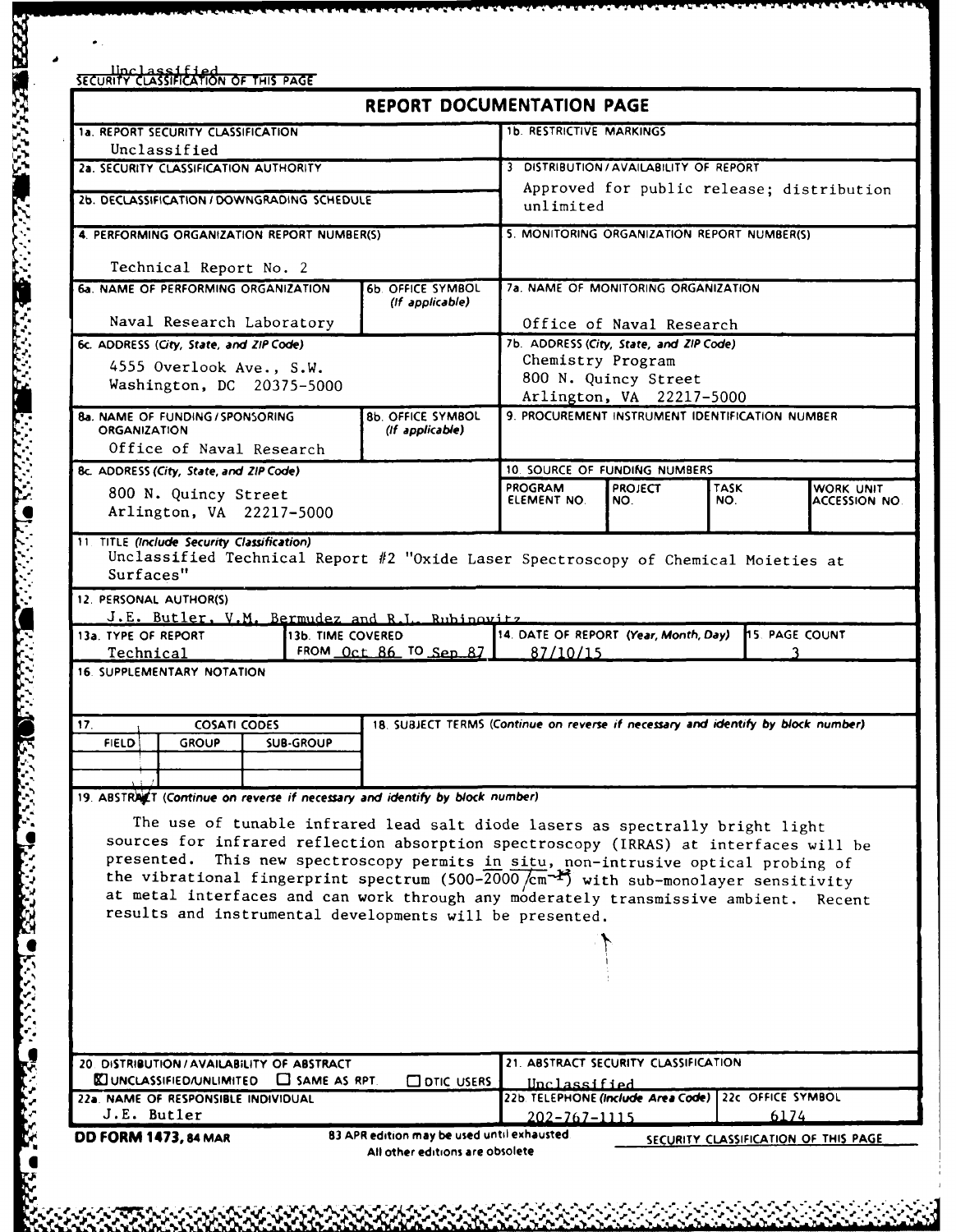SECURITY CLASSIFICATION OF THIS PAGE

223

33.33

ķ.

888888 CEEEE

333333

3333

 $\bullet$ .

क*र* कार्य कार्य कार्य कार्य

SECURITY CLASSIFICATION OF THIS PAGE 1999-1999-1999-1999-1999-1999-1999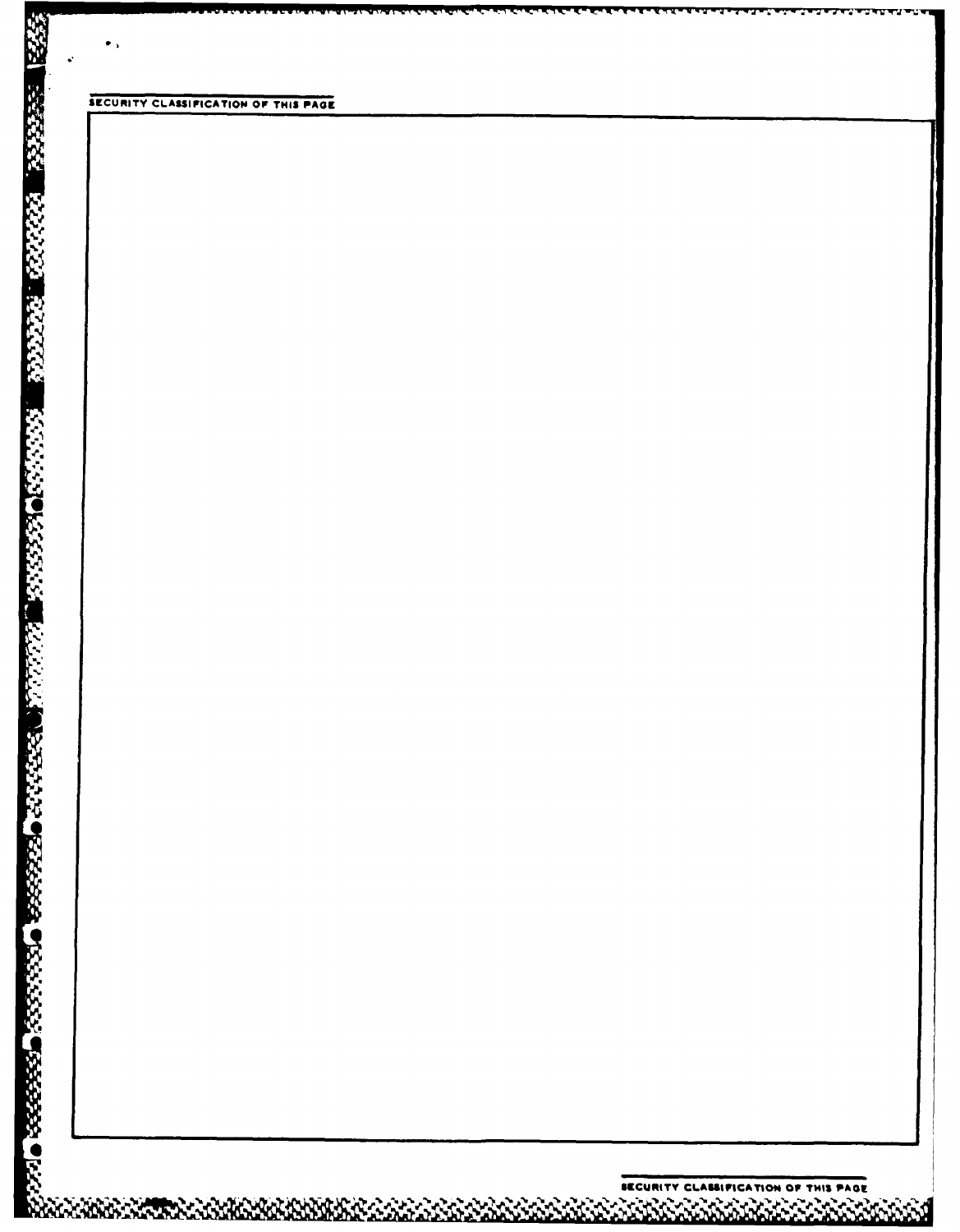## Diode Laser Spectroscopy **of** Chemical Moieties at Surfaces

J.E. Butler, V.M. Bermudez and R.L. Rubinovitz\*

#### U.S. Naval Research Laboratory Washington, D.C. 20375-5000

## Abstract

The use of tunable infrared lead salt diode lasers as spectrally bright light sources for infrared reflection absorption spectroscopy (IRRAS) at interfaces will be presented. This new spectroscopy permits in-situ, non-intrusive optical probing of the vibrational fingerprint spectrum (500-2000 cm-') with sub-monolayer sensitivity at metal interfaces and can work through any moderately transmissive ambient. Recent results and instrumental developments will be presented.

## Int roduct ion

The nature of chemical species at a surface/interface plays an important role in the<br>mechanisms of growth, removal of material, chemical transformation, and transport phenomechanisms of grown, remove and these processes directly impact the growth of microelectronic devices through epitaxial mechanisms (MBE, OMYPE), etching, deposition of interconnects, or protective coatings. Additional fields where the identification and understanding of these interfacial phenomena plays a critical role include catalysis, electrochemical cells, tribology, and corrosion, to name a few. Numerous spectroscopic techniques involving the scattering of energetic particles, ions, photons, or electrons have been developed **by** surface scientists for studying this inherently two dimensional environment.1 Ideally, these techniques would have both selectivity to the surface environment and the sensitivity to detect the extremely small number of species  $(\sqrt{10^{11}-10^{11}})^2$ -10<sup>14</sup> molecules/cm<sup>2</sup>) which might represent a fraction of a monolayer coverage on the surface. Usually, compromises are made between the use of various complementary techniques to attain a sufficient understandino of the problem.

Various forms of vibrational spectroscopy have proven to be of great utility because of the "chemical fingerprint" nature of the vibrational spectrum of a molecule. The nature of chemical subgroups, degree of bonding, and symmetry of the environment are all distinguishable in the vibrational spectrum. This spectrum is usually accessed by the inelastic scattering of energetic photons (Raman scattering) or electrons **(EELS),** or the direct absorption or emission of an infrared photon. The use of energetic photons or electrons is often intrusive, e.g. can alter the environment which one is trying to probe. The EELS (electron energy loss spectroscopy) technique has been demonstrated to have high sensi-<br>tivity and as a result is an extremely useful tool.<sup>2</sup> The major disadvantages with EELS are the necessity **of** a high vacuum environment and the possible chemical changes due to the energetic electrons.

IR reflection absorption spectroscopy (IRRAS) has been used to detect the vibrational spectrum of the surface chemical moieties.<sup>3</sup> The principle advantages of this form of spectroscopy are: nearly every molecule possesses ir active modes, the low quantum energy of the photon (hence little perturbation of the environment), higher resolution over<br>electron spectroscopies, and the ability to work in any moderately ir transmissive ambient, e.g. while chemical processing of the interface is occurring. The principle disadvantage lies in the sensitivity of the technique, which degrades for the longer wavelength/lower frequency modes due to the exponential falloff of the spectral briqhtness of thermal ir radiation sources. Sensitivity as good as 0.001 monolayer has been achieved with a strong adsorber, **CO, on** metallic surfaces in the mid ir, **5-6** microns. 3 However, in the important **10-30** micron region (1000-330 cm- <sup>1</sup> ), where many of the important metaloxide/halide modes are, thermal sources have been inadequate.

In this work we shall describe our recent efforts to **ose** tunnhle lead salt diode lasers **as high** brightness light sources for IRRAS studies. In the following we review the principles behind an IRRAS experiment, describe our experimental arrangement, and discuss the recent results on metallic end semiconductor/qan interferences.

### Technique

In order to distinguish the extremely weak absorption of the ir radiation due to the molecules at the interface from absorptions in the optical path, it is useful to exploit

\*NRC/NRL Resident Research Associate

@4 <sup>9</sup>**4**

1.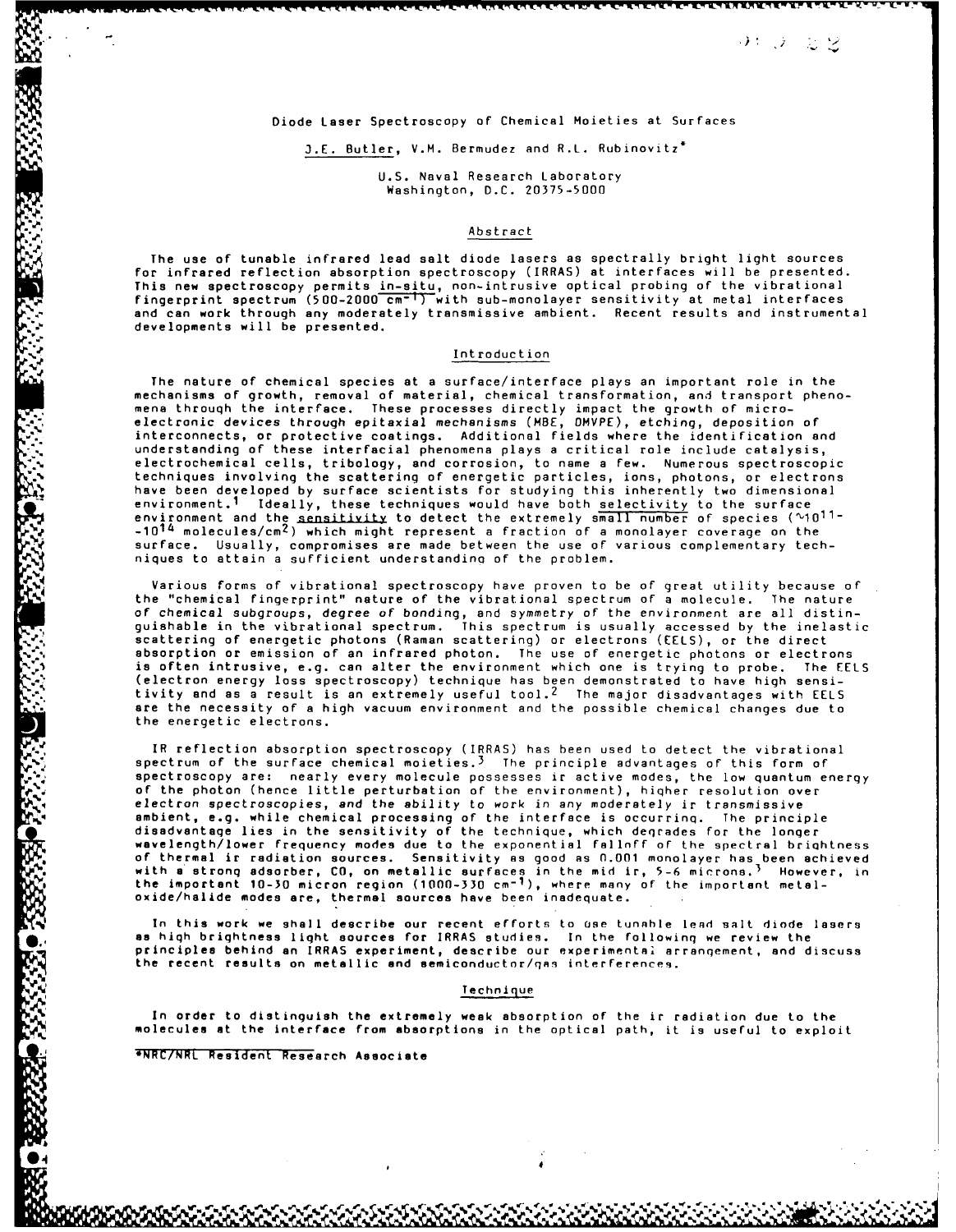the boundary conditions on the electromagnetic radiation at the interface. The simplest<br>
case to consider is that of the gas/metal interface where all tangential components of the simplest<br>
case to consider is that of the case to consider is that of the gas/metal interface where all tangential components of the tions of this boundary condition. First, that the molecules at the metal interface **can** be dipole excited only **by** those transitions which have a component of the transition moment perpendicular to the interface. And second, that the molecules at the interface will absorb radiation from only the portion of the light beam which is polarized in the plane of incidence (the plane formed by the normal to the interface and the propagation direcebooth radiation from only the portion of the light beam which is polarized in the plane<br>
of incidence (the plane formed by the normal to the interface and the propagation direc-<br>
tions of the incident and reflected light magnitude of the radiation polarized perpendicular to the plane of incidence, the "s" component, is zero at the surface and cannot couple to the molecules. The coupling of the **"p"** polarized wave to absorptions on the surface is maximum at grazing incidence where both the projection of the electric field on the surface normal and the number of surface molecules probed per unit fluence combine to **give** sensitivities as much as **100** times greater than for similar gas phase absorptions. $^4\quad$  This "lowered" symmetry at the interface can also be exploited for non-metallic interfaces, but with significantly less surface enhancement.<sup>5</sup> , <sup>6</sup>

In these experiments we employ two types of polarization modulation techniques to measure the differential absorption between the "s" (reference) and "p" (signal) polarized components. These have the advantages of detecting the weak absorptions on a small differential signal rather than on a large background and of discriminating against any homogeneous absorptions in the optical path (gases, windows, etc.). Two methods are employed for polarization modulation. In the first method, the interface to be studied is placed between two polarizers, one fixed at an angle relative to the plane of incidence which gives equal intensity in both the "p" and "s" polarized reflected waves, and the other rotating so that it alternately samples each polarization component. 7 In the second method, both polarizers remain fixed and a photoelastic modulator is inserted along with the interface in the optical path between the two polarizers.<sup>8</sup> This photoelastic modulator introduces a oscillating phase delay between the two polarization components, <sup>9</sup> which for a suitably chosen amplitude, gives a signal at the second harmonic of the oscillation frequency that is proportional to the difference between reflected intensities of the two polarization components. These two techniques are described in detail in references 5,7, and **9.**

**WARRAND DESCRIPTION** 

**Brookly** 

Lead salt tunable diode lasers<sup>10</sup> are light sources which emit infrared radiation (300-3600 cm -1 ) at modest power levels **(0.1-10** mw) with an extremely narrow bandwidth  $(5MPz)$  in a narrow distribution of longitudinal modes  $(20-30 \text{ cm}^{-1})$  spaced by  $2-3 \text{ cm}^{-1}$ . The wavenumber of the group of longitudinal modes can be tuned over a range as large as 200-800 cm<sup>-1</sup> by the temperature dependence of the bandgap of the diode. High resolution tuning of the individual modes is achieved by finely adjusting the length and the refractive index of the crystal by slight variations of the current or temperature of the diode.<br>These light sources have traditionally been employed in applications which require high resolution for determining molecular structures or in detecting trace components. Since<br>resolution for determining molecular structures or in detecting trace components, these experihigh resolution features are not expected in most interfacial environments, these experi-<br>ments will exploit the high spectral brightness of the diode lasers ( $\sim 10^4$  x black body sources) and coarse tunability via the temperature dependence of the bandqap to examine IRRAS features at lower wavenumbers than can be probed currently by conventional black body source IRRAS spectrometers.

We have used three methods of tuning the diode laser for scanning an IRRAS spectrum. In the first method the full power spectrum of the laser, operating well above threshold, was tuned continuously by heating the diode up to near its maximum operating temperature and then shutting off the heater and letting the refrigerator cool the diode at its natural<br>rate. This resulted in "low" resolution scans, where the envelope of the laser modes was racc. This resulted in the reso*lution* stand, while the envelope of the laser modes was<br>20-30 cm<sup>-1</sup>, covering 200-250 cm<sup>-1</sup>. In the second method, the diode laser temperature was scanned in steps using the full power spectrum. This resulted in spectra similar to those obtained by the first method, hut with a slight improvement in sensitivity. In the third method, the resolution was increased hy using **a** monochromator to select the individual modes of'the diode laser at each temperature step. The resolution was increased to ca. 3 rate. This resulted in "low" resolution scans, where the envelope of<br>
20-30 cm-1, covering 200-250 cm-1, In the second method, the diode<br>
scanned in steps using the full power spectrum. This resulted in spec<br>
obtained by t

## Results

We have observed the initial stages of oxidation of polycrystalline Al by 0<sub>2</sub> using the continuous temperature scan method and modulating the polarization **by** a rotating polarizer. 7 Partially resolved bands attributed to surface site **Al-O** stretches were observed at **560** and 640 cm- <sup>1</sup> .1 <sup>1</sup> ,<sup>1</sup> 2 A broad, structured band attributed to auh-surface **AI-O** stretchea<sup>1</sup> <sup>1</sup> <sup>1</sup> 2 was also observed between 820-1000 cm - <sup>1</sup> . These initial experiments **had** <sup>a</sup> noise level of **ca.** 0.2% and demonstrated the utility **of** the diode laser for probing sub-monolayer concentrations at metallic interfaces.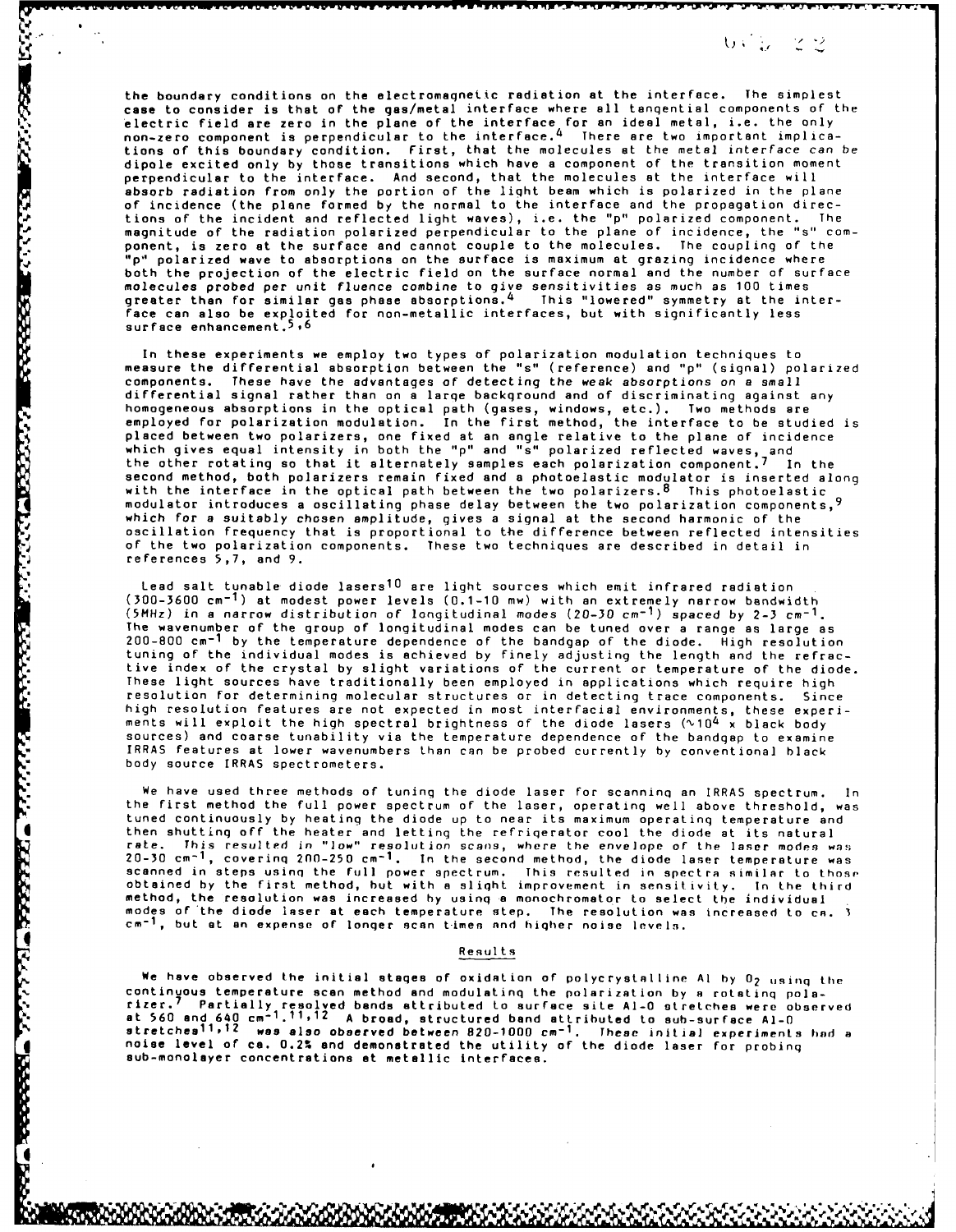Our recent experiments have focussed on achieving the sensitivity to detect submonolayer concentrations at semiconductor interfaces. Polarization modulation in these experiments was achieved using a ZnSe photoelastic modulator at **31** KHz. Scans which employed the monochromator to select individual laser modes had **a** noise level of ca. **0.1%** which was insufficient sensitivity for observing monolayers of fluorine or oxygen species on Si. When the full power spectrum of the diode was used with the temperature step scans, noise levels of 0.005% to 0.02% were obtained. This has enabled the recent observation of oxide growth on single crystals of Si(111) which had been cleaned in a dilute solution of HF and then etched by F atoms entrained in He at **1** torr before exposure to air. The initial exposure gave rise to **a** band at **720** cm- <sup>1</sup> . Extended exposure to air increased the absorption at 720 and gave rise to a new and stronger band at 800 cm<sup>-1</sup>. The range scanned in these experiments was 650 to 850 cm-1

 $\sim z^{\prime}$ 

e al sua

#### Conclusions

Tunable lead salt laser diodes have been shown to be useful light sources for obtaining the vibrational spectra of chemical species at interfaces. The three principal advantages of this surface spectroscopy over other methods of probing the surface are **1)** it is non-intrusive, 2) it does not require a high vacuum environment, and **3)** it extends the useful range of ir spectroscopy on surfaces to the important 350-1200 cm-1 region

#### Acknowledgements

\* This work has been supported in part **by** the Office of Naval Research.

#### References

- **1.** "Methods of Surface Analysis", edited by A.W. Czanderna, Elsevier Scientific Publishina Co., New York, 1975.
- 2. Proceedings of "Vibrations at Surfaces IV", **3.** Electron Spectrosc. and Rel. Phenom. 38-39, 1986.
- " 3. F.M. Hoffman, Surf. Sci. Rpts. **3,** p. 103, **1983.**
- 4. R.G. Greenler, **3.** Chem. Phys. 44, **p.** 310, 1965.
- 5. V.M. Bermudez, 3.L. Hylden, and 3.E. Butler, **J.** Electron Specrosc. and Rel. Phenom. **38,** p. 143, **1986.**
- 6. R.A. Oluhy, **J.** Phys. Chem. **90,** p. **1373,** 1986.

**Access of Second States** 

- 7. **J.E.** Butler, V.M. Bermudez, and 3.1. Hylden, Surf. Sci. 163, p. **L708,** 1985.
- **8.** W.G. Golden, D.D.Saperstein, M.W. Severson, and **3.** Overend, **J.** Phys. Chem. **88,** p. 574, 1984.
- **9.** V.M. Bermudez, and V.H. Ritz, **AppI.** Opt. **17, p.** 542, **1978.**
- **10.** R.S. Eng, 3.F. Butler, and K.3. Linden, Opt. Eng. **19,** p. 945, **1980.**
- 11. 3.L. Erskine and R.L. Strong, Phys. Rev. B25, **p.** 5547, **1982.**
- 12. 3.E. Crowell, 3.G. Chen, **J.T.** Yates, Jr., Surf. Sci. 165, p. **37,** 1986.

| $\bullet$<br>$\sim$ |        | VSI LOTED<br>$\overline{c}$ | Accentic Fir<br>$10.78 - 1.76$<br>frek alk<br>l Baurroch Lir<br>function of                                                                                                                         |
|---------------------|--------|-----------------------------|-----------------------------------------------------------------------------------------------------------------------------------------------------------------------------------------------------|
|                     |        |                             | $\mathcal{E}[\mathcal{E}_{\text{max}}]$<br>the communication<br>i de cinatorir<br>$\label{eq:reduced} \mathcal{L}(\mathcal{A}(\omega,t),\mathcal{I}(\omega,\omega,\xi),\chi) = \mathcal{L}(\omega)$ |
|                     |        |                             | $\mathcal{O}(\omega)$ .                                                                                                                                                                             |
| $\sim$              | $\sim$ |                             |                                                                                                                                                                                                     |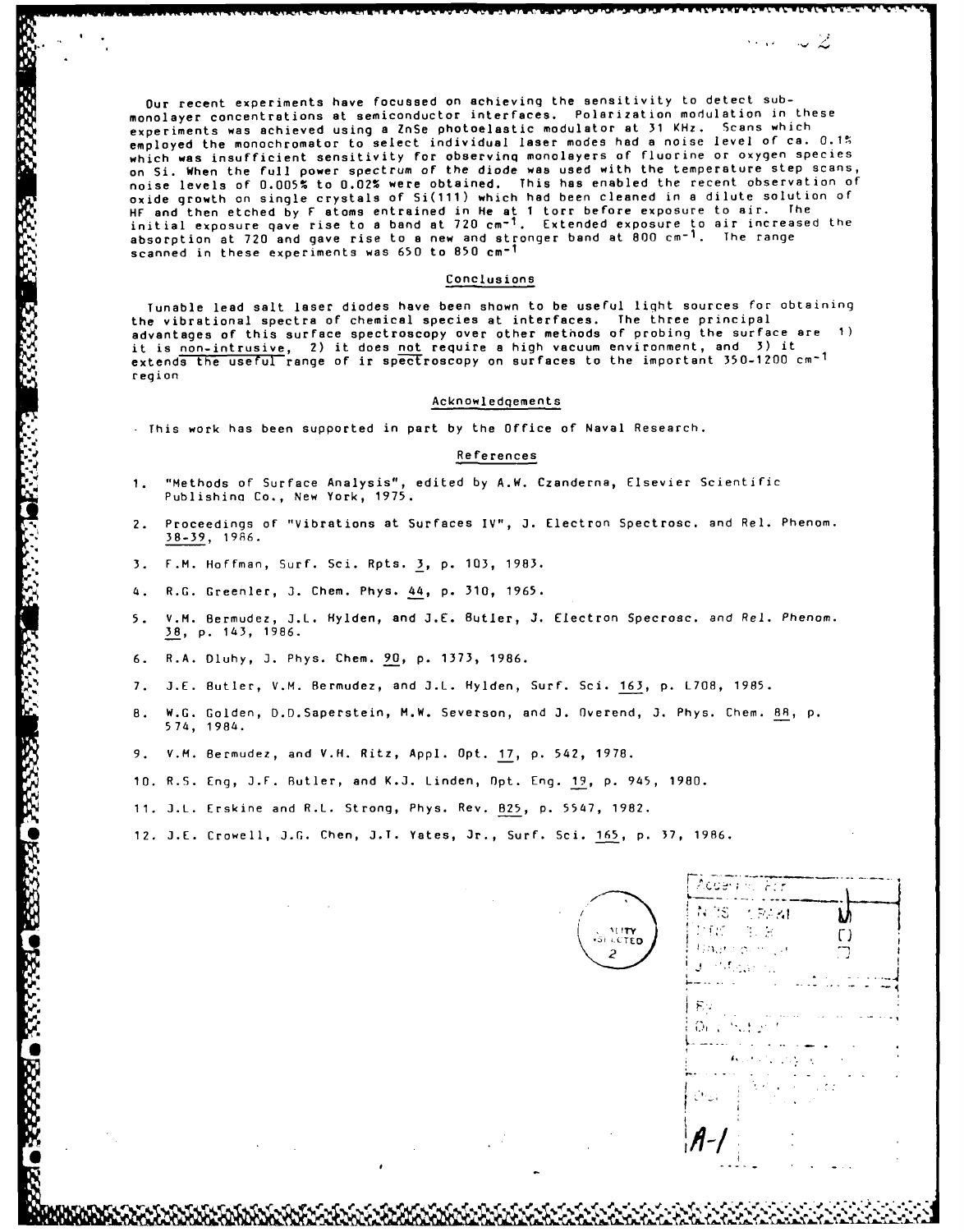$Q/1113/87/2$ 

# TECHNICAL REPORT DISTRIBUTION LIST, GEN

● 1999年の第2回の 1999年の1999年

33333903334

|                                                                                           | Copies          |                                                      |
|-------------------------------------------------------------------------------------------|-----------------|------------------------------------------------------|
| Office of Naval Research<br>Attn: Code 1113<br>800 N. Quincy Street                       | $\overline{c}$  | Dr. David Young<br>Code 334<br><b>NORDA</b>          |
| Arlington, Virginia 22217-5000                                                            |                 | NSTL, Mississippi 39529                              |
| Dr. Bernard Douda<br>Naval Weapons Support Center                                         | $\mathbf{1}$    | Naval Weapons Center<br>Attn: Dr. Ron Atkins         |
| Code 50C                                                                                  |                 | Chemistry Division                                   |
| Crane, Indiana 47522-5050                                                                 |                 | China Lake, California 93555                         |
| Naval Civil Engineering Laboratory                                                        | 1               | Scientific Advisor<br>Commandant of the Marine Corps |
| Attn: Dr. R. W. Drisko, Code L52<br>Port Hueneme, California 93401                        |                 | Code RD-1<br>Washington, D.C. 20380                  |
|                                                                                           |                 | U.S. Army Research Office                            |
| Defense Technical Information Center                                                      | 12 <sup>2</sup> | Attn: CRD-AA-IP                                      |
| Building 5, Cameron Station<br>Alexandria, Virginia 22314                                 | high<br>quality | P.O. Box 12211<br>Research Triangle Park, NC 27709   |
|                                                                                           |                 | Mr. John Boyle                                       |
| <b>DTNSRDC</b><br>Attn: Dr. H. Singerman                                                  | 1               | Materials Branch<br>Naval Ship Engineering Center    |
| Applied Chemistry Division<br>Annapolis, Maryland 21401                                   |                 | 19112<br>Philadelphia, Pennsylvania                  |
| Dr. William Tolles                                                                        | 1               | Naval Ocean Systems Center<br>Attn: Dr. S. Yamamoto  |
| Superintendent                                                                            |                 | Marine Sciences Division                             |
| Chemistry Division, Code 6100<br>Naval Research Laboratory<br>Washington, D.C. 20375-5000 |                 | San Diego, California<br>91232                       |
|                                                                                           |                 |                                                      |
|                                                                                           |                 |                                                      |
|                                                                                           |                 |                                                      |
|                                                                                           |                 |                                                      |
|                                                                                           |                 |                                                      |
|                                                                                           |                 |                                                      |
|                                                                                           |                 |                                                      |
|                                                                                           |                 |                                                      |
|                                                                                           |                 |                                                      |
|                                                                                           |                 |                                                      |
|                                                                                           |                 |                                                      |